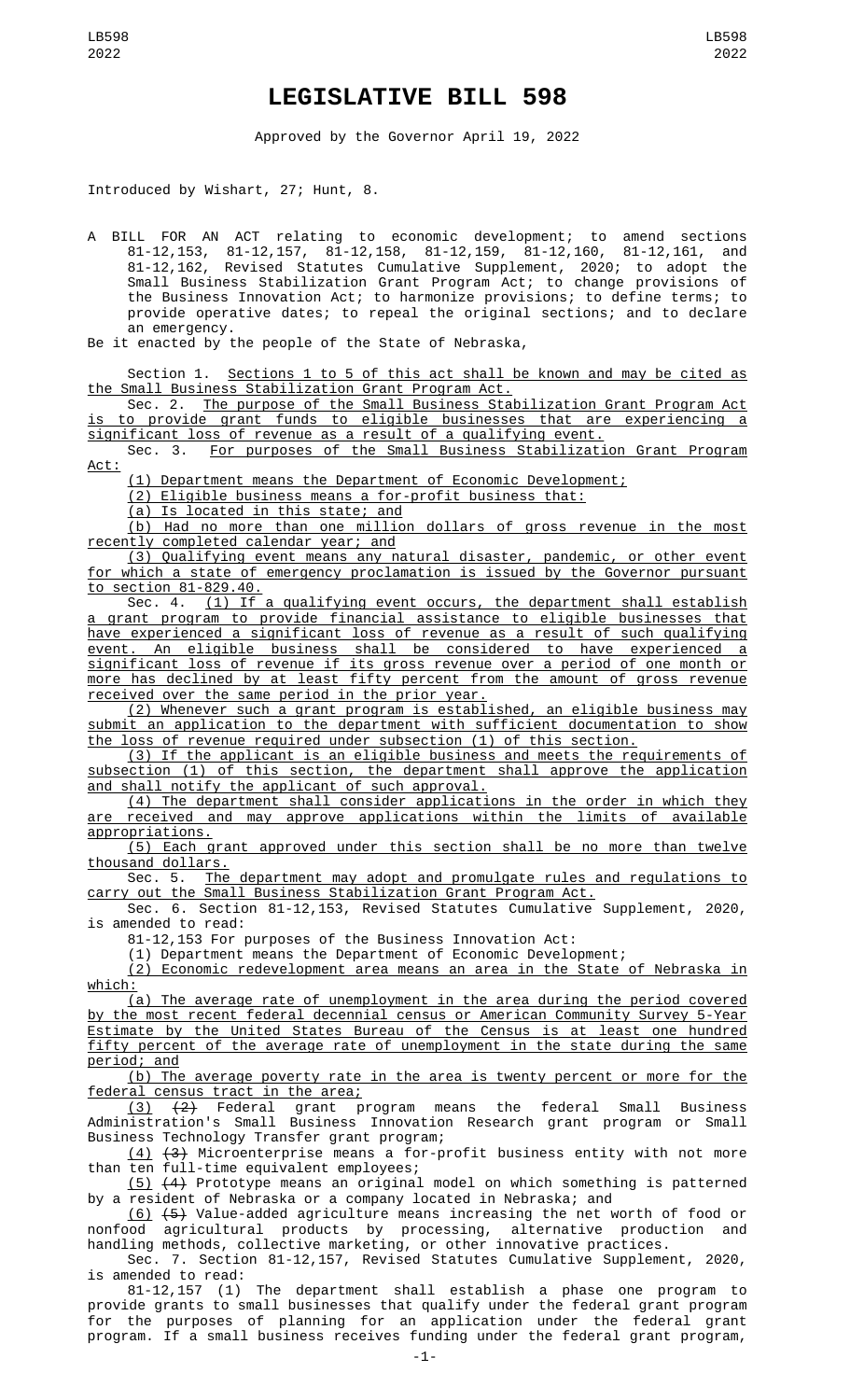the department or a nonprofit entity designated by the department may make grants to match up to sixty-five percent of the amount of the federal grant.

(2) Planning grants under subsection (1) of this section shall not exceed five thousand dollars per project. Federal award matching grants under this section shall not exceed one hundred thousand dollars. No business shall receive funding for more than one project every two years.

(3) The department may award up to  $six$  four million dollars per year for grants under this section.

Sec. 8. Section 81-12,158, Revised Statutes Cumulative Supplement, 2020, is amended to read:

81-12,158 (1) The department shall establish a financial assistance program to provide financial assistance to businesses that employ no more than five hundred employees or to individuals for the purposes of creating a prototype of a product stemming from research and development at a business operating in Nebraska or a public or private college or university in Nebraska.

 $(2)(a)$  Until three months after the operative date of this section, funds  $(2)$  Funds shall be matched by nonstate funds equivalent in money equal to fifty percent of the funds requested; and -

(b) Beginning three months after the operative date of this section, funds shall be matched by nonstate funds equivalent in money equal to:

(i) Twenty-five percent of the funds requested if the applicant's principal residence or principal place of business is located in an economic redevelopment area within a city of the metropolitan class; or

(ii) Fifty percent of the funds requested for any other applicant.

(3) Matching funds may be from any nonstate source, including private foundations, federal or local government sources, quasi-governmental entities, or commercial lending institutions, or any other funds whose source does not include funds appropriated by the Legislature.

(4) The amount the department may provide shall not exceed one hundred fifty thousand dollars per project.

<u>(5)</u> <del>(3)</del> A business or individual applying for financial assistance under this section shall include a business plan that includes a proof-of-concept demonstration.

(6) (4) Financial assistance under this section shall be expended within twenty-four months after the date of the awarding decision.

 $(7)$   $(5)$  The department may award up to  $\underline{\text{six}}$  four million dollars per year for financial assistance under this section.

Sec. 9. Section 81-12,159, Revised Statutes Cumulative Supplement, 2020, is amended to read:

81-12,159 (1) The department shall establish an innovation in value-added agriculture program. The purpose of this program is to provide financial assistance to:

(a) Support small enterprise formation in the agricultural sector of Nebraska's rural economy, including innovative efforts for value-added enterprises;

(b) Support the development of agricultural communities and economic opportunity through innovation in farming and ranching operations, rural communities, and businesses for the development of value-added agricultural products;

(c) Enhance the income and opportunity for farming and ranching operations in Nebraska in order to stem the decline in their numbers;

(d) Increase the farming and ranching operations' share of the food-system

profit;<br>(e) Enhance opportunities for farming and ranching operations to participate in electronic commerce and new and emerging markets that strengthen rural economic opportunities; and

(f) Encourage the production and marketing of specialty crops in Nebraska and support the creation and development of agricultural enterprises and businesses that produce and market specialty crops in Nebraska.

(2) Agricultural cooperatives, farming or ranching operations, and private businesses and enterprises operating in Nebraska shall be eligible for financial assistance under this section.

(3) An entity receiving financial assistance shall provide a match of twenty-five percent for such assistance.

(4) The department may award up to  $\underline{\text{six}}$  <del>four</del> million dollars per year for financial assistance under this section.

Sec. 10. Section 81-12,160, Revised Statutes Cumulative Supplement, 2020, is amended to read:<br>81-12,160 (1)

The department shall establish a financial assistance program to provide financial assistance to businesses operating in Nebraska that employ no more than five hundred employees or to individuals that have a prototype of a product or process for the purposes of commercializing such product or process. The applicant shall submit a feasibility study stating the potential sales and profit projections for the product or process.

(2) The department shall create a program with the following provisions to support commercialization of a product or process:

(a) Commercialization infrastructure documentation, including market assessments and start-up strategic planning;

(b) Promotion, marketing, advertising, and consulting;

(c) Management and business planning support;

(d) Linking companies and entrepreneurs to mentors;

(e) Preparing companies and entrepreneurs to acquire venture capital; and

(f) Linking companies to sources of capital.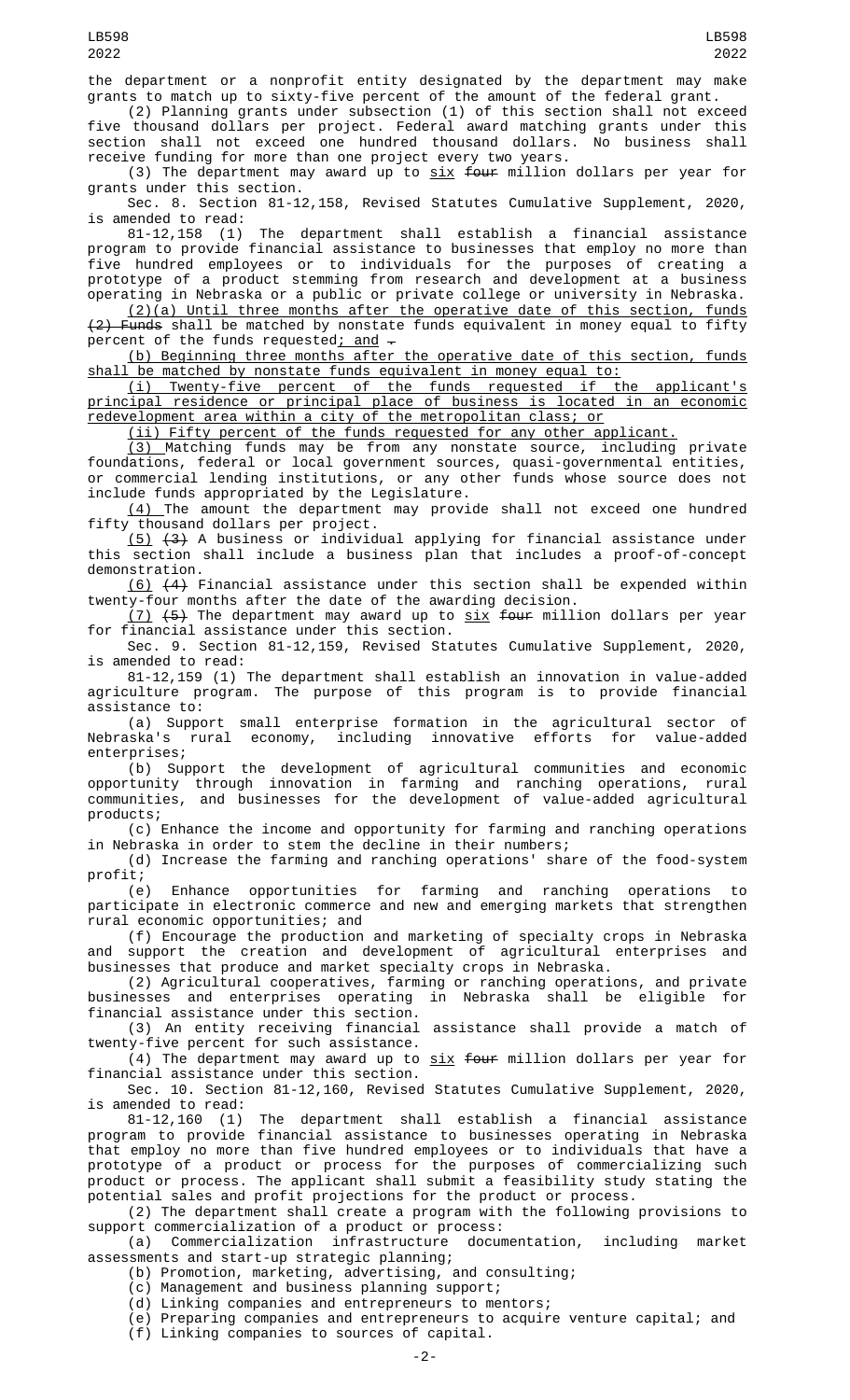(3) Funds shall be matched by nonstate funds equal to fifty percent of the funds requested. Matching funds may be from any nonstate source, including private foundations, federal or local government sources, quasi-governmental entities, or commercial lending institutions, or any other funds whose source does not include funds appropriated by the Legislature.

(4) The department shall not provide more than five hundred thousand dollars to any one project. Each year the department may award up to  $\frac{\text{six}}{\text{four}}$ million dollars under this section.

(5) Financial assistance provided under this section shall be expended within twenty-four months after the date of the awarding decision.

(6) To carry out this section, the department shall contract with one statewide venture development organization that is incorporated in the State of Nebraska and exempt for federal tax purposes under section  $501(c)(3)$  of the Internal Revenue Code.

Sec. 11. Section 81-12,161, Revised Statutes Cumulative Supplement, 2020, is amended to read:<br>81-12,161 (1)

The department shall establish a financial assistance program to provide financial assistance to businesses operating in Nebraska that use the faculty or facilities of a public or private college or university in Nebraska for applied research and development of new products or use intellectual property generated at a public or private college or university in Nebraska.

(2) A business may apply for up to two awards in any four-year period per project. The department may provide up to one hundred thousand dollars for the first phase of a project. If the first phase is successful and agreed-upon contractual requirements are met during the first phase, the department may provide up to four hundred thousand dollars for the second phase of the project.

(3) Funds shall be matched by nonstate funds equivalent in money equal to one hundred percent of the funds requested for both phases of the project. Matching funds may be from any nonstate source, including private foundations, federal or local government sources, quasi-governmental entities, or commercial lending institutions, or any other funds whose source does not include funds appropriated by the Legislature.

(4) The department may award up to  $six$  four million dollars per year for financial assistance under this section.

Sec. 12. Section 81-12,162, Revised Statutes Cumulative Supplement, 2020, is amended to read:

81-12,162 (1) The department shall establish a small business investment program. The program:

(a) Shall provide grants to microloan delivery or microloan technical assistance organizations to:

(i) Better assure that Nebraska's microenterprises are able to realize their full potential to create jobs, enhance entrepreneurial skills and activity, and increase low-income households' capacity to become selfsufficient;

(ii) Provide funding to foster the creation of microenterprises;

(iii) Establish the department as the coordinating office for the facilitation of microlending and microenterprise development;

(iv) Facilitate the development of a permanent, statewide infrastructure of microlending support organizations to serve Nebraska's microenterprise and self-employment sectors;<br>(v) Enable the department

(v) Enable the department to provide grants to community-based microenterprise development organizations in order to encourage the development and growth of microenterprises throughout Nebraska; and

(vi) Enable the department to engage in contractual relationships with statewide microlending support organizations which have the capacity to leverage additional nonstate funds for microenterprise lending.

To the maximum extent possible, the selection process should assure that the distribution of such financial assistance provides equitable access to the benefits of the Business Innovation Act by all geographic areas of the state; and

(b) May identify and coordinate other state and federal sources of funds which may be available to the department to enhance the state's ability to facilitate financial assistance pursuant to the program.

(2) To establish the criteria for making an award to a microloan delivery or microloan technical assistance organization, the department shall consider:

(a) The plan for providing business development services and microloans to microenterprises;

(b) The scope of services to be provided by the microloan delivery or microloan technical assistance organization;

(c) The plan for coordinating the services and loans provided by the microloan delivery or microloan technical assistance organization with commercial lending institutions;

(d) The geographic representation of all regions of the state, including both urban and rural communities and neighborhoods;

(e) The ability of the microloan delivery or microloan technical assistance organization to provide for business development in areas of chronic economic distress and low-income regions of the state;

(f) The ability of the microloan delivery or microloan technical assistance organization to provide business training and technical assistance to microenterprise clients;

(g) The ability of the microloan delivery or microloan technical